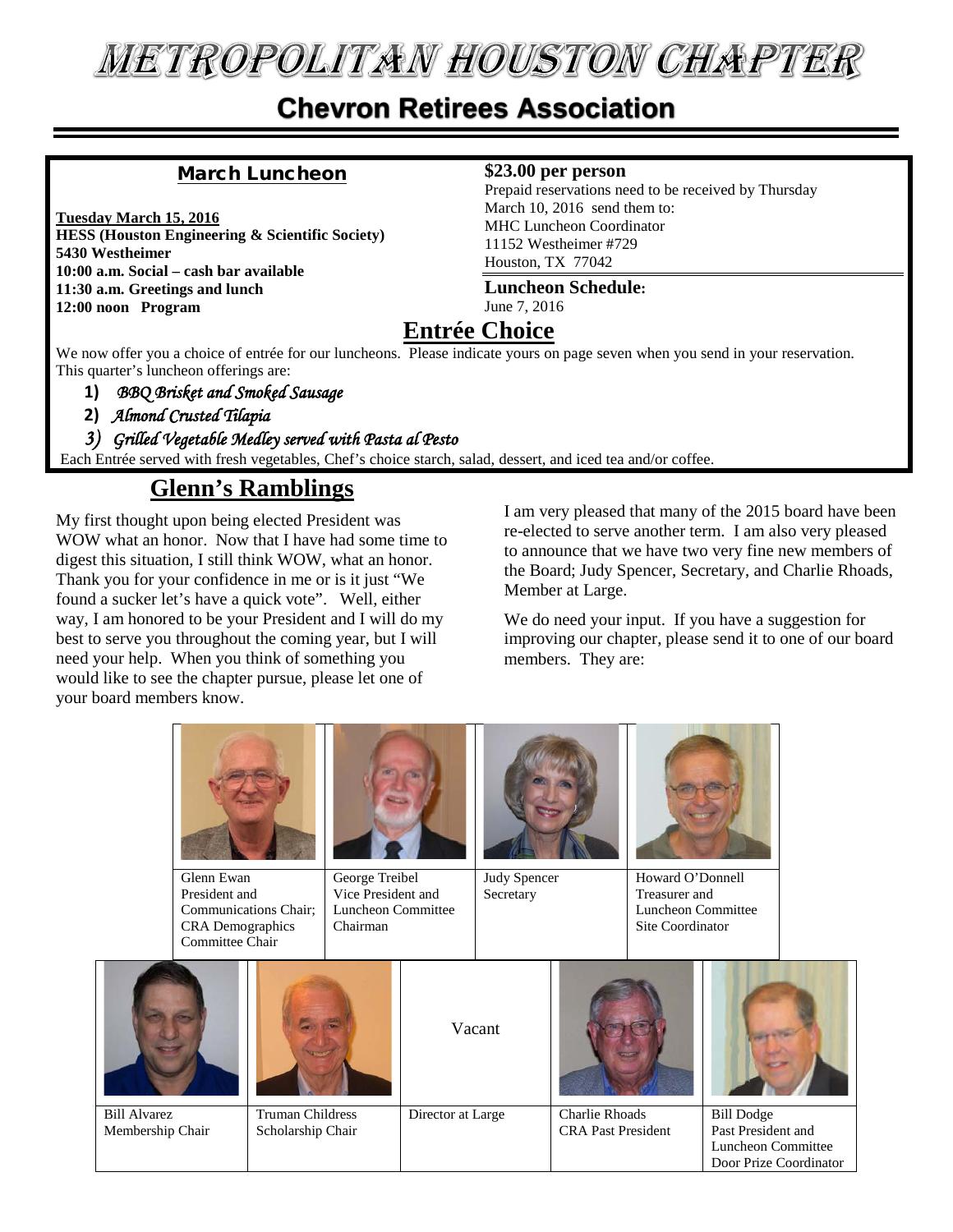We closed out 2015 in sound financial condition and we have prepared a budget for 2016 which projects to do the same. See your Treasurers report on Page 3.

The year may be over and Christmas is now many months away, but the hungry are still among us, so don't forget to bring your contribution to the West Houston Area Ministries.

We would like to do some new things this next year, but we don't know what you would like. Remember, this is YOUR chapter, it does not belong to the Board, or the officers. Please let us hear from you with your suggestion for improving YOUR CHAPTER. Just email us at [Membership@cra-metrohouston.org](mailto:Membership@cra-metrohouston.org) or drop us a note with your luncheon reservation or your dues payment. You can even call me at 281-693-5461.

Speaking of dues, it is time to get those annual dues paid if you wish to be listed in the 2016 Directory and to continue to receive this Newsletter. The deadline for inclusion in the directory is April 1, 2016. After that the 2016 Directory will have gone to the printer and it will be too late for you to be included. After April  $1<sup>st</sup>$ , we still welcome your membership and you will be included in the online directory.

Until next Quarter,

(Stlenn

## **Last Meeting Highlights**

=====================

**Bill Parish** 'One Man Band' Bill began playing the guitar in 1966 at the age of 15. He played lead guitar in a rock band during his



High School years and in 1970 he formed his own Country Rock band. In 1971, he recorded a song called "A Woman" that reached number 16 on the charts that year. In 1972 he began touring with his own band, working the night club and hotel circuits in such places as Las Vegas, New York,

Nashville and Alberta Canada. With that resume you might think he would have a pretty good program. He did! You can hear some of that by going to our website, [www.cra-metrohouston.org](http://www.cra-metrohouston.org/) and clicking on the "Meetings" tab.

**March Program**

Robert Frost

Robert Frost grew up in Houston and graduated from St. John's School. He received his degree from Southern Methodist University. He was a working actor for many years, beginning at the Alley Theatre and later joining The Dallas Theatre Center.

After ranching for seven years, he began a career in commercial and ranch real estate that lasted forty years. Robert has five children, and he and his wife Synda live on their ranch near Simonton. He is a Tejas Vaquero and is actively involved with River Oaks Country Club and the Fort Bend County Museum. As a proud member of the Speakers Committee of the Houston Livestock Show and Rodeo, he is very pleased to have this opportunity to speak to you at our March meeting.

#### **MHC Merge with Texaco Retirees Chapter of Houston?**

We have begun talks with Texaco Retirees Chapter Houston (TRCH) about a possible merger. TRCH is the Texaco chapter we have had joint December luncheons with the past two years. Even though your board believes this to be a very good fit we have not progressed past a point of no return and we would appreciate your opinion of growing our chapter through this merger. Please let any one of your MHC board know your support of or objection to this activity.



**Please bring nonperishable food and paper products** 

**to the meeting for this very worthy community service. Please support those less fortunate in making ends meet.**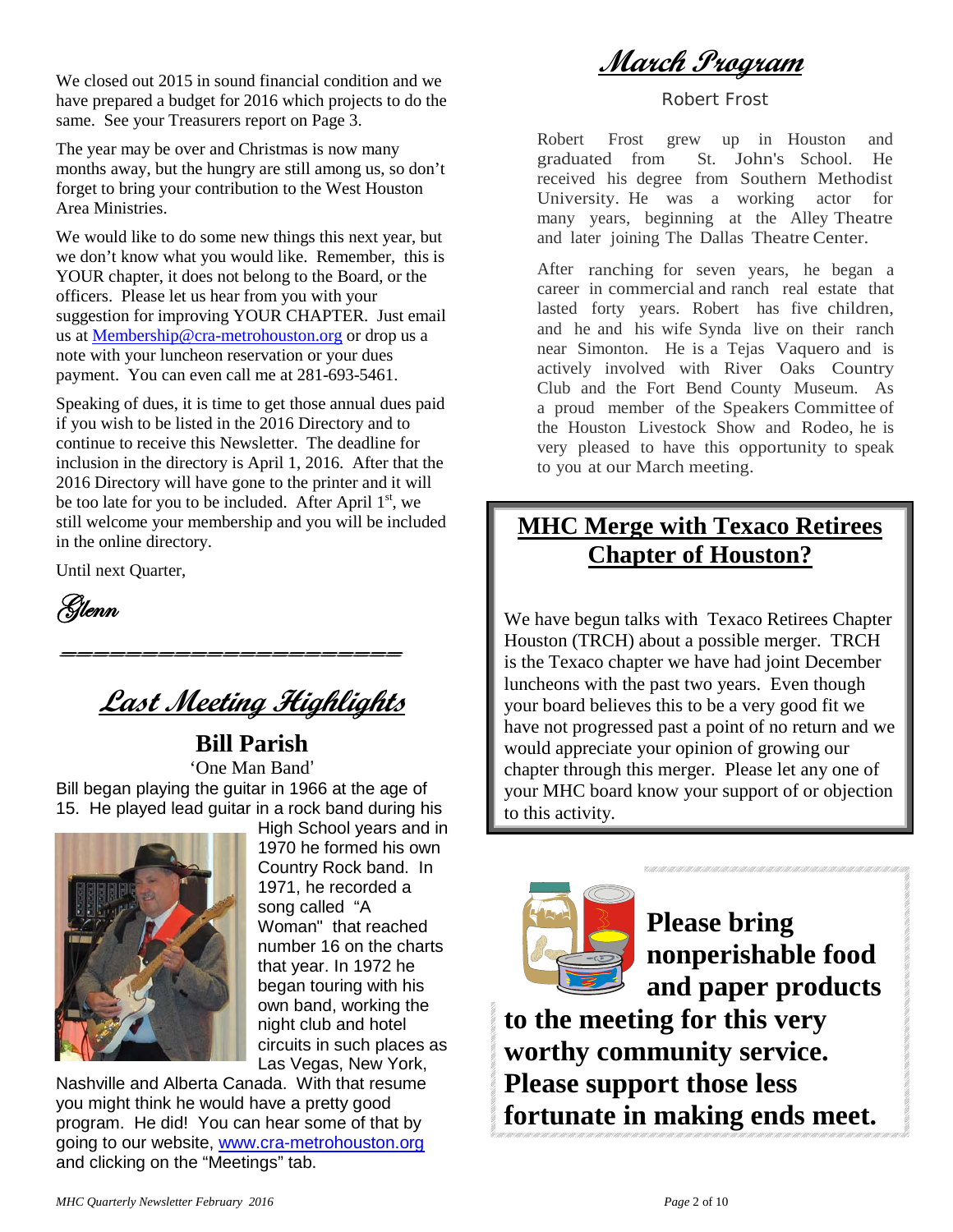## **Treasurer's Corner**

|--|

| <b>REVENUE</b>                | Annual<br><b>Budget</b> | <b>YTD Actual</b> |
|-------------------------------|-------------------------|-------------------|
| Income (dues)                 | \$4,500                 | \$4,478           |
| <b>TOTAL REVENUE</b>          | \$4,500                 | \$4,478           |
|                               |                         |                   |
| <b>EXPENSES</b>               |                         |                   |
| <b>CRA</b> Dues               | \$1,125                 | \$1,095           |
| Luncheon Meal Cost - Net      | \$150                   | \$609             |
| Web Site                      | \$300                   | \$284             |
| Misc. Expenses                | \$250                   | \$157             |
| Mail Box                      | \$0                     | \$0               |
| <b>Luncheon Door Prizes</b>   | \$600                   | \$600             |
| Luncheon Entertainment        | \$600                   | \$200             |
| Scholarship Fund Transfer     | \$0                     | \$0               |
| <b>TOTAL EXPENSE</b>          | \$3,025                 | \$2,945           |
| Surplus/(Deficit)             |                         | \$1,533           |
| <b>SCHOLARSHIP FUND</b>       | DATE                    | <b>BALANCE</b>    |
| <b>Beginning Balance</b>      | 7/1/2014                | \$0               |
| <b>Scholarship Donations</b>  | 6/30/2015               | \$2,131           |
| <b>General Fund Transfers</b> | 6/30/2015               | \$0               |
| Scholarship Award             | 6/30/2015               | $(\$2,000)$       |

#### **Items of note:**

 **Scholarship amount was fully funded by donations for first time in MHC history!**

Net Balance **1** 7/1/2015 **\$131** 

- $\triangleright$  Finished with surplus due to fully funded scholarship and joint lunch with Texaco
- $\triangleright$  Surplus funds will be used in 2016 and beyond to cover rising costs and increasing expenditures





### **Membership**

It is that time of the year – membership renewal. From October 1st through March 31st you can pay your \$12.00 fee for your 2016 membership. Renewal is so easy; just use the form at the end of this newsletter. For those procrastinators just remember that if you miss the March 31st date, you will not be included in the 2016 Directory.

MHC has a "try it for free" for first time members. Any retiree of Chevron or one of its merged companies that has not been a member of any other Chevron Retiree Chapter will receive their first year's MHC membership for free. You may want to use this first time offer to entice one or more of your retiree friends that haven't yet joined MHC. Just give them the link to our website, [www.cra-metrohouston.org](http://www.cra-metrohouston.org/) to show them the benefits of our chapter.

Your MHC Board of Directors has a special request of you for this year's membership renewal. Please take a moment to let us know what type of events or activities will make your chapter more to your liking. Just add a separate note in your return envelope. If you are fine with what we are providing today, let us know that. We hope to hear from all of you. Thank you.

#### **Renew today. Don't put off until tomorrow what you can do today.**

Bill Alvarez MHC Membership Committee Chair \*\*\*\*\*\*\*\*\*\*\*\*\*\*\*\*\*\*\*\*\*\*\*\*\*\*\*\*\*\*\*\*\*\*\*\*\*\*\*\*\*\*

## **Newsletter Delivery**

If you received your newsletter but not in the manner you wanted to receive it, MAYBE it is because you didn't tell us how you wanted to receive it. We are delivering the newsletter using the method you have indicated you want to receive it. To conserve the financial resources of your chapter, newsletter delivery will **default to e-Mail.** Let us know if you want to receive it by postal mail. Just call Glenn Ewan at 281- 693-5461 or email us at [Newsletter@cra-metrohouston.org](mailto:Newsletter@cra-metrohouston.org)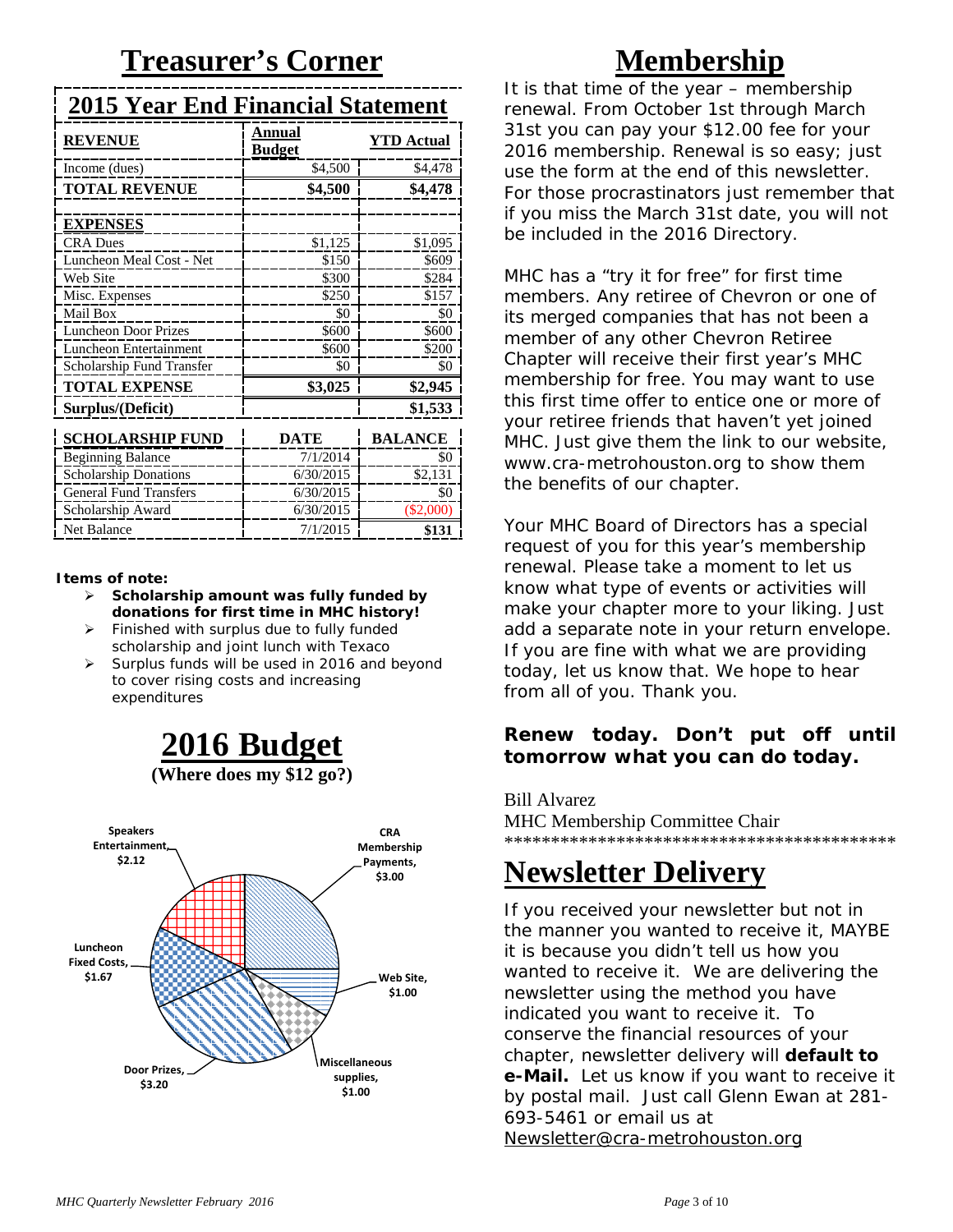#### Door Prize Winners



**\*\*Note\*\***

**We are now collecting birthday and wedding anniversary dates on the Membership Renewal and Luncheon Reservation form, page 7 of this newsletter. Please give us your data when you renew your membership. We will not share it, apart from this newsletter. We will only use it to recognize you in this newsletter when your special days roll around.**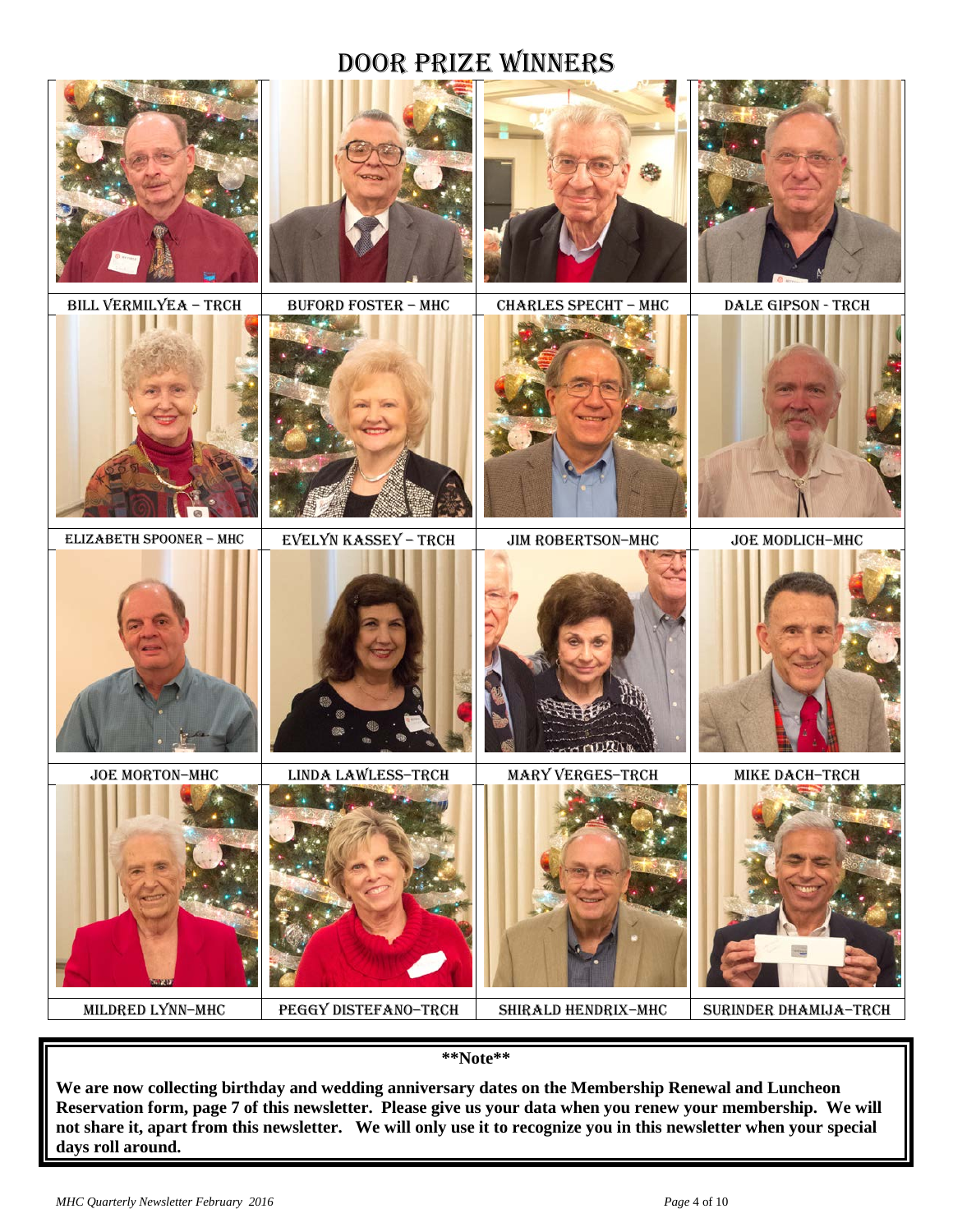#### IN MEMORIAM



We regret to report the loss of some of our friends:

| Robert Goodall Behrman, Jr    | 12/4/2015  | Gulf    |
|-------------------------------|------------|---------|
| Jose Beltran                  | 11/15/2015 | Chevron |
| Paul Joseph Blanda            | 12/29/2015 | Gulf    |
| Robert S Carpenter, Jr        | 11/29/2015 | Texaco  |
| Elton L. Couch                | 9/11/2015  | Chevron |
| Raymond L. Corder             | 11/29/2015 | Chevron |
| Dale W. Crawford              | 01/21/2016 | Texaco  |
| Fred Thomas "Tom" DeMoss      | 11/9/2015  | Gulf    |
| E. Forbes Gordon              | 12/4/2015  | Texaco  |
| Jessica Tarin Guidry          | 11/16/2015 | Gulf    |
| Leroy Kelly                   | 12/11/2015 | Texaco  |
| Robert Lappini                | 01/16/2016 | Texaco  |
| George Jack Larabee           | 10/11/2015 | Gulf    |
| <b>James Sterling Miner</b>   | 11/28/2015 | Texaco  |
| Mary Lane Phipps              | 12/25/2015 |         |
| Spouse of J.B. Phipps         |            | Gulf    |
| Warren Batjer Pond, Jr        | 10/26/2015 | Gulf    |
| Virgil DuWayne Stone          | 10/18/2015 | Gulf    |
| Carolyn Broderick Tierney     | 11/12/2015 |         |
| Spouse of Robert Tierney      |            | Texaco  |
| Kenneth Lee Vander Voort      | 01/15/2016 | Texaco  |
| <b>Ronald Richard Watkins</b> | 11/27/2015 | Texaco  |
| Joseph George "Joe" Watz      | 01/17/16   |         |
| Spouse of Gene V Wilson-Watz  |            | Gulf    |
| Carla Ann Wilson              | 10/28/15   | Chevron |
| Myrtle Lee Wilson             | 01/19/16   | Chevron |

We extend our deepest sympathy to the families of these individuals

Please help us keep this section up to date. Many of our retiree families do not put an obituary in the Houston Chronicle. When you learn of the death of a retiree, please pass that information to Judy Spencer or email

[membership@cra-metrohouston.org](mailto:membership@cra-metrohouston.org) .

#### *Seen at the Last Luncheon*

We thought you might be interested in who attended our December  $1<sup>st</sup>$  luncheon. An informal list of attendees is below. If you haven't seen some of your MHC friends in a long time, come to the March  $15<sup>th</sup>$  luncheon. You'll likely see them there!

| <b>Bill Alvarez</b>     | MHC           | Clo Ladner               | MHC         |  |
|-------------------------|---------------|--------------------------|-------------|--|
| <b>Harold Ayers</b>     | <b>MHC</b>    | Paul Larson              | <b>MHC</b>  |  |
| Doug Beatty             | <b>TRCH</b>   | Linda Lawless            | <b>TRCH</b> |  |
| <b>Iris Beatty</b>      | <b>TRCH</b>   | Will Lawless             | <b>TRCH</b> |  |
| <b>Esther Bender</b>    | <b>MHC</b>    | <b>Bob Leeper</b>        | <b>MHC</b>  |  |
| Virginia Benfield       | TRCH          | <b>Dollie Levert</b>     | <b>TRCH</b> |  |
| Ron Bernard             | <b>MHC</b>    | Fred Levert              | <b>TRCH</b> |  |
| Sam Bounds              | <b>MHC</b>    | Mildred Lynn             | <b>MHC</b>  |  |
| <b>Truman Childress</b> | <b>MHC</b>    | Dick McEuen              | <b>MHC</b>  |  |
| Eileen Chrzanowski      | MHC           | Phyllis McEuen           | <b>MHC</b>  |  |
| Mike Chrzanowski        | MHC           | Pansy Meyer              | <b>MHC</b>  |  |
| <b>Bobby Clark</b>      | <b>TRCH</b>   | Joachim Modlich          | <b>MHC</b>  |  |
| Frank Coe               | <b>MHC</b>    | Jean Moritz              | <b>MHC</b>  |  |
| Carter Conlin           | <b>TRCH</b>   | E. Kieth Morton          | MHC         |  |
| Frank Conner            | <b>MHC</b>    | Rao Mutyala              | <b>MHC</b>  |  |
| Kathleen Court          | TRCH          | Sita Mutyala             | <b>MHC</b>  |  |
| David Cranford          | <b>MHC</b>    | John Old                 | <b>TRCH</b> |  |
| Debbie Cranford         | <b>MHC</b>    | Sandy Owens              | <b>MHC</b>  |  |
| Debby Cutler            | MHC           | Charlie Rhoads           | MHC         |  |
| Roger Cutler            | MHC           | Diane Rhoads             | <b>MHC</b>  |  |
| Mike Dach               | <b>TRCH</b>   | Doris Riette             | <b>TRCH</b> |  |
| Pat Dach                | <b>TRCH</b>   | Jim Robertson            | <b>MHC</b>  |  |
| Linda Denny             | <b>MHC</b>    | Nereida Rodriguez        | <b>TRCH</b> |  |
| Surinder Dhamija        | <b>TRCH</b>   | <b>Tomas Rodriguez</b>   | <b>TRCH</b> |  |
| Charlie Distefano       | <b>TRCH</b>   | Chuck Rubins             | <b>MHC</b>  |  |
| Peggy Distefano         | <b>TRCH</b>   | James Ryan               | MHC         |  |
| Ray Dittmar             | MHC           | Michael Ryan             | <b>TRCH</b> |  |
| <b>Bill Dodge</b>       | <b>MHC</b>    | Nancy Ryan               | <b>MHC</b>  |  |
| Linda Dodge             | <b>MHC</b>    | Dennis Schaffer          | <b>TRCH</b> |  |
| Richard Englehart       | <b>MHC</b>    | <b>Edward Schneider</b>  | <b>MHC</b>  |  |
| Glenn Ewan              | <b>MHC</b>    | Linda Schneider          | <b>MHC</b>  |  |
| Lorraine Ewan           | MHC           | Jean Silarski            | MHC         |  |
| Dorthy Fontaine         | TRCH          | <b>Robert Skaggs</b>     | <b>TRCH</b> |  |
| <b>Buford Foster</b>    | <b>MHC</b>    | Charles Specht           | <b>MHC</b>  |  |
| Donald Fought           | <b>MHC</b>    | Elizabeth Spooner        | <b>MHC</b>  |  |
| David Gardner           | MHC           | <b>Betty Stokes</b>      | <b>MHC</b>  |  |
| Jim Gerhardt            | <b>MHC</b>    | James Stokes             | <b>MHC</b>  |  |
| Ed Gerstbrein           | <b>TRCH</b>   | Brian Taylor             | <b>TRCH</b> |  |
| Dale Gibson             | <b>TRCH</b>   | Gary Taylor              | <b>TRCH</b> |  |
| Dorothy Greenwood       | <b>MHC</b>    | Jim Taylor               | <b>TRCH</b> |  |
| Charlie Hancock         | MHC           | <b>Tony Toutsch</b>      | <b>TRCH</b> |  |
| Shirald Hendrix         | MHC           | George Treibel           | МНС         |  |
| Charlene Huddleston     | TRCH          | Chuck VanEman            | MHC         |  |
| Dennis Huddleston       | TRCH          | Mary Verges              | <b>TRCH</b> |  |
| Jim Hughes              | <b>TRCH</b>   | James Voldan             | <b>TRCH</b> |  |
| <b>Bruce Johnson</b>    | <b>TRCH</b>   | <b>Bill Wally</b>        | MHC         |  |
| Evelyn Kassey           | TRCH          | Clint Weber              | MHC         |  |
| Michael Kassey          | <b>TRCH</b>   | Sandra Weber             | MHC         |  |
| Harold Kaufman          | TRCH          | John Weiss               | MHC         |  |
|                         |               | Terry Williams           | <b>TRCH</b> |  |
|                         |               |                          |             |  |
| <b>Steve Ohnimus</b>    |               | CRA South Texas Area VP  |             |  |
| Sylviane Dossou         |               | <b>Houston Food Bank</b> |             |  |
| <b>Bill Parish</b>      |               |                          |             |  |
|                         | Entertainment |                          |             |  |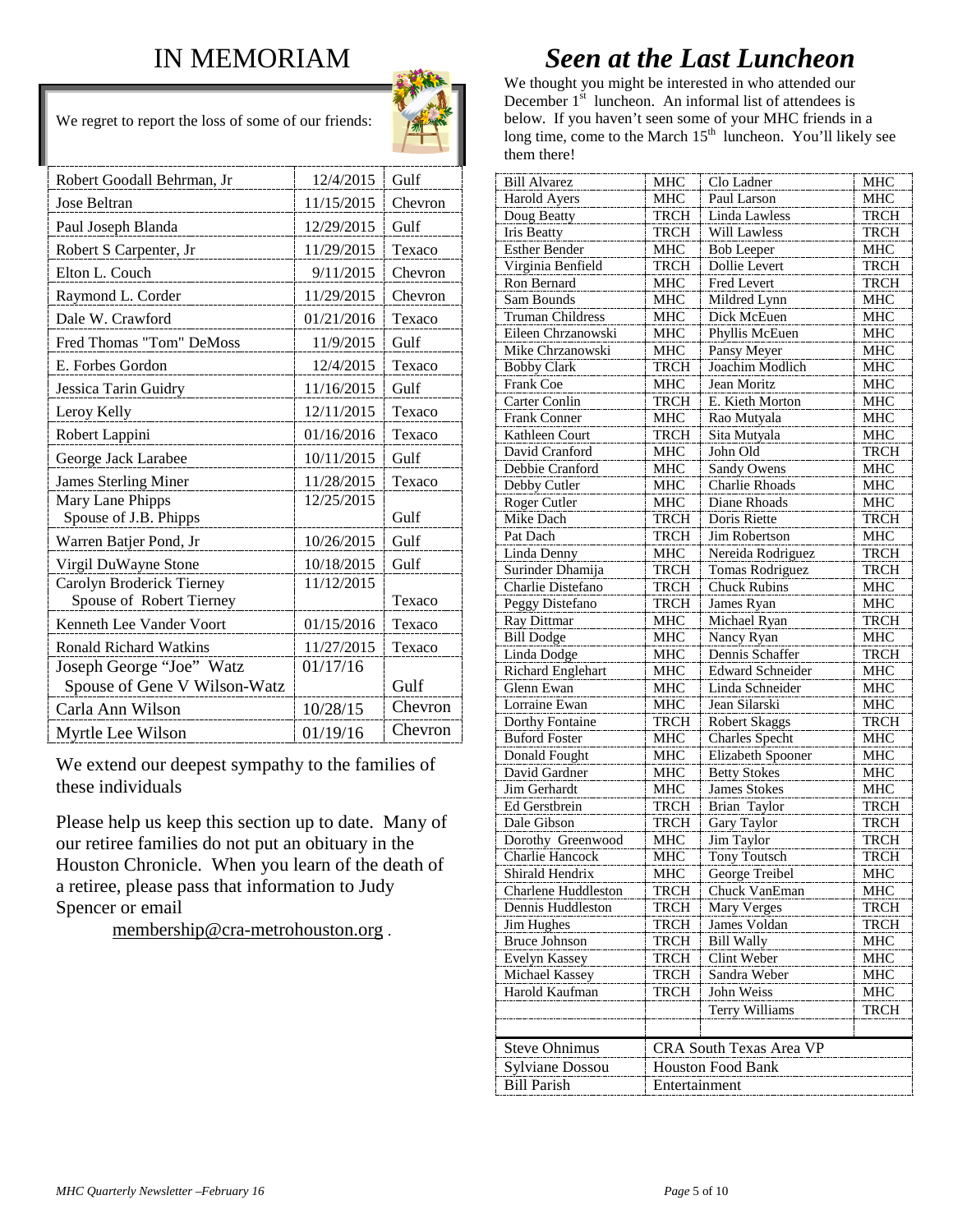# **MHC Scholarship**

Do you have a relative who is graduating from high school and would potentially qualify for the MHC scholarship? Check out the eligibility requirements below and, if you do, get them started by filling out the Sponsor Validation Form as recommended below. The form is available on our website [www.cra](http://www.cra-metrohouston.org/)[metrohouston.org](http://www.cra-metrohouston.org/) under the Scholarship tab.

The MHC Scholarship is a one-time award for recognizing academic excellence and personal development of graduating high school seniors who have applied to and been accepted by an accredited four year university/ college or two-year community/ junior college. The amount of the MHC Award for 2016 will again be \$2,000.

To be eligible for the MHC Scholarship, the applicant must:

- 1. Be sponsored by a current dues paying member of the MHC.
- 2. Be the natural born, adopted or step child, grandchild or great grandchild of a dues-paying member of the MHC.
- 3. Achieve an SAT score of 1150 or higher (based on Critical Reading and Mathematics sections) OR an ACT score of 25 or higher.
- 4. Provide three completed confidential references
- 5. Submit an essay up to 500 words about themselves and their career goals.
- 6. Provide your high school Transcript documenting SAT/ACT Score, GPA, Rank in class, Size of class.

Any questions about the MHC Scholarship Program should be directed to the MHC Scholarship Program Coordinator.

Please Note: Application, including all required documentation as specified in the Scholarship Application Package, must be **received** by the Scholarship Committee Chairperson by **May 1,** for the scholarship which is awarded at our June luncheon.. Therefore, to allow sufficient time for the completion, requests for Scholarship Application Packages should be made as early in the year as possible.

Since our MHC Scholarship is limited to those applicants that are sponsored by a current dues paying member of the MHC, we must validate the student sponsor before sending a packet. If you are a qualified sponsor, please fill out the Sponsor Validation Form and send it to our Scholarship Chairman by either e-mail or postal mail at:

[tgchildress@sbcglobl.net](mailto:tgchildress@sbcglobl.net)

OR

MHC Scholarship Program Coordinator 7502 Renmark Lane Houston, TX 77070

## **\$1237 Thanks to You \$1237**

**Through January, your generous contributions to our Scholarship Fund totaled \$1237.00 therefore the 2016 award is off to a good start. Thank You! We are gratified to see that our members share our commitment:**

## **"These Students Are Our Future".**

**Please consider supporting the continuation of this annual scholarship by making a financial contribution. Rest assured your contributions are being accounted for separately and will be used for no other purpose.**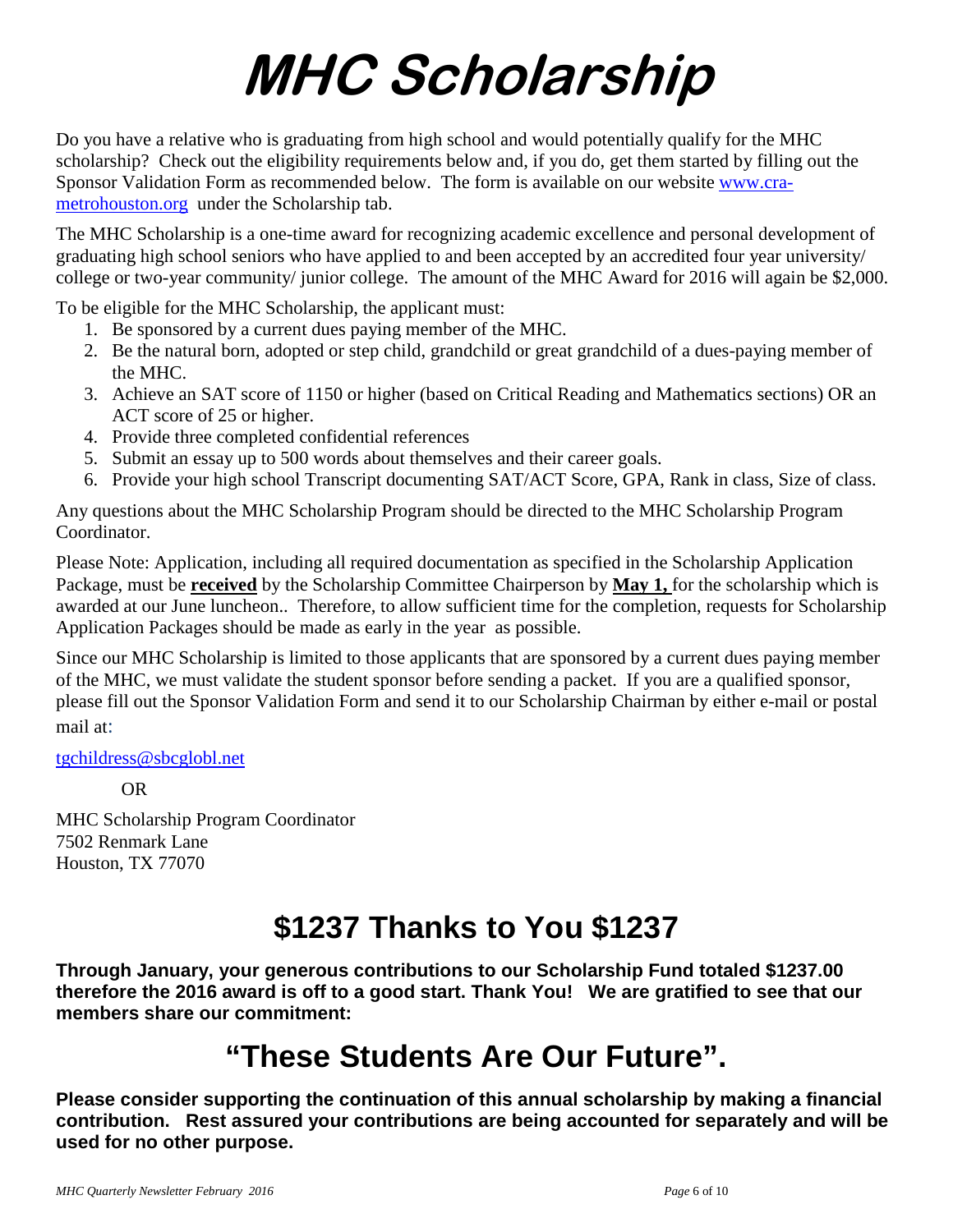

Sam & Charlotte Bounds 61/1953 H. R. 2019 William & Patricia Brant **1978** Company Milliam & Susan Michael Of R. F. "Reid" & Janette Carter 02 Debby & Roger Cutler **D.** 03 Robert "Bob" & Sue Fitzgerald 02 Buford W. & Donna Foster 63/1978 COMUNIST R. E. "Bob" & Jackie Gruener 02 George R. & JoAnn Hatten **63/1978** O3



| 1/1953 | H. R. "Dick" & Phyllis McEuen    | 01/1982 |
|--------|----------------------------------|---------|
| 3/1962 | <b>Chuck &amp; Susan Michlik</b> | 01/1987 |
| 2/1954 | John & Rosemarie Montgomery      | 03/1981 |
| 3/2005 | Frank W. & Eva Morgan            | 01/1973 |
| 2/1983 | Keith & Barbara Morton           | 02/1975 |
| 3/1948 | Sita & Rao Mutyala               | 03/1967 |
| 2/1950 | Laurie O. & Jeffery Pollicoff    | 03/1990 |
| 3/1957 | Joseph F. & Jane Tamburro        | 02/1983 |

| RUSAILE ADEICIA           |
|---------------------------|
| William F. "Bill" Alvarez |
| Jo Engelhart              |
| Michael Owens             |
| Sam Bounds                |
| <b>Milton Swift</b>       |
| Clo Ladner                |
| Ron Ermel                 |
| <b>Frank Conner</b>       |
| John Montgomery           |
| <b>Chuck McCreight</b>    |
| Barton W. Garlin          |
| Maggie Hildebrand         |
| Dana Watkins              |
| Frank W. Morgan           |
| John D. Douglas           |
| R. E. "Bob" Gruener       |
| Margaret B. Santamaria    |
| Rudolph M. McClellan      |
| W. Jay Barth              |
| Joseph V. Smith           |
| John Prindle              |





| Rosalie Abercia           | 01/01 | Keith Judge          | 02/17 |
|---------------------------|-------|----------------------|-------|
| William F. "Bill" Alvarez | 01/04 | Joseph N. Nace       | 02/17 |
| Jo Engelhart              | 01/05 | Glenn Ewan           | 02/24 |
| Michael Owens             | 01/09 | <b>Clarke David</b>  | 02/27 |
| Sam Bounds                | 01/13 | Jim Gerhardt         | 03/02 |
| <b>Milton Swift</b>       | 01/13 | Yun Sun McCleary     | 03/03 |
| Clo Ladner                | 01/14 | Charles A. Specht    | 03/04 |
| Ron Ermel                 | 01/22 | Michael Chrzanowski  | 03/05 |
| <b>Frank Conner</b>       | 01/23 | Elna Ermel           | 03/07 |
| John Montgomery           | 01/23 | Rosemarie Montgomery | 03/07 |
| Chuck McCreight           | 01/25 | Sandra J. Owens      | 03/08 |
| Barton W. Garlin          | 01/28 | Raymond Hildebrand   | 03/15 |
| Maggie Hildebrand         | 01/30 | Joseph F. Tamburro   | 03/18 |
| Dana Watkins              | 01/30 | R. F. "Reid" Carter  | 03/19 |
| Frank W. Morgan           | 01/31 | <b>Betty Craig</b>   | 03/20 |
| John D. Douglas           | 02/06 | Barbara Eymard       | 03/20 |
| R. E. "Bob" Gruener       | 02/06 | Rao Mutyala          | 03/21 |
| Margaret B. Santamaria    | 02/06 | Majorie A. Quinn     | 03/21 |
| Rudolph M. McClellan      | 02/07 | George R. Hatten     | 03/22 |
| W. Jay Barth              | 02/11 | Joachim Modlich      | 03/22 |
| Joseph V. Smith           | 02/11 | Jimmie McCartney     | 03/28 |
| John Prindle              | 02/12 |                      |       |